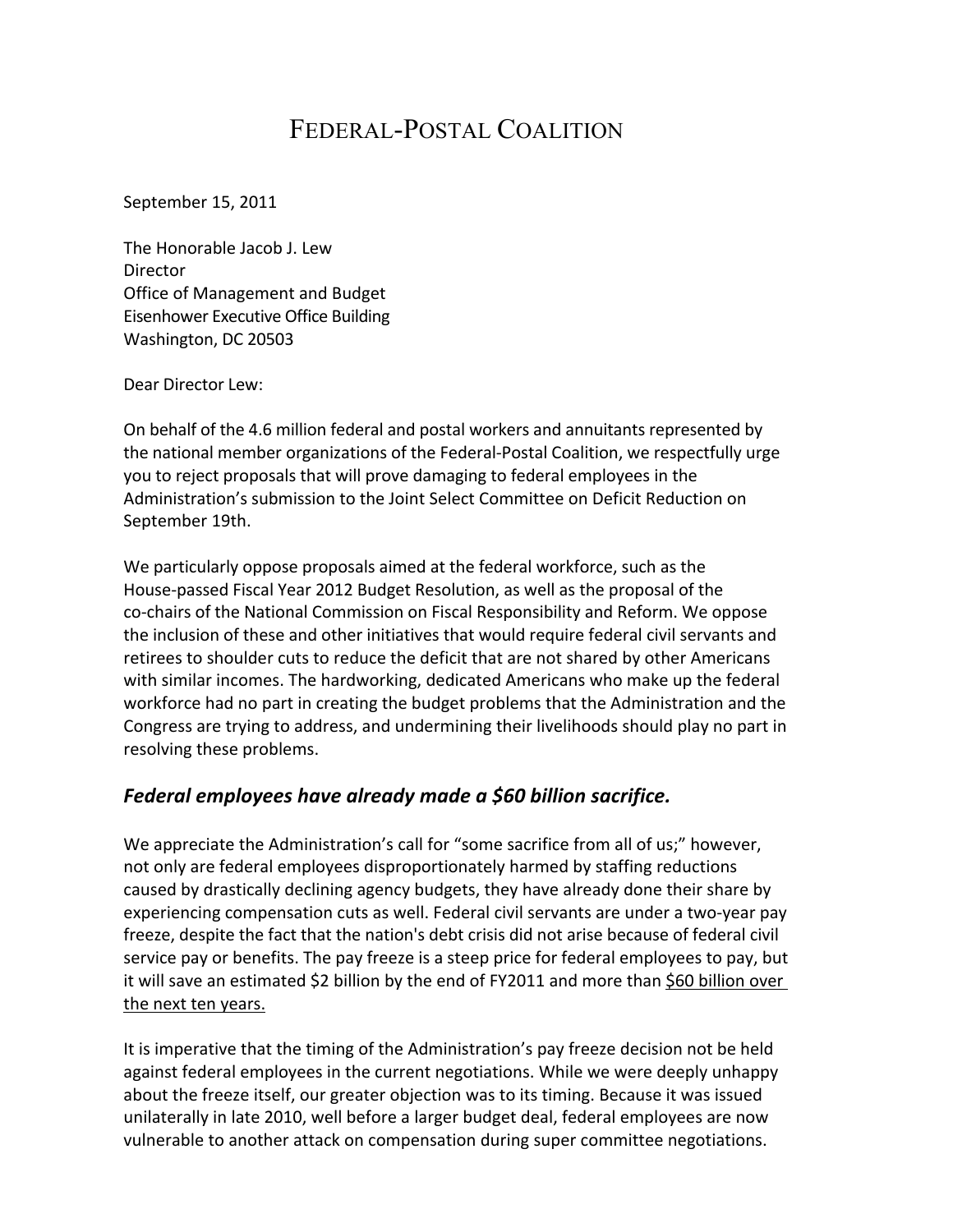Far too many policy makers have already forgotten this sacrifice by the nation's civil servants, but when reminded of it, are surprised to learn of the \$60 billion price tag.

## Federal agencies have already cut back significantly on hiring employees *and'many'are'planning'furloughs'and'reductions<in<force.*

Stage I of the recently-enacted debt ceiling legislation will result in massive spending and program cuts for federal agencies across the country. The size of the federal workforce has declined from one federal worker per 78 U.S. residents in 1953 to one federal worker per 155 residents in 2008. The men and women who make up the federal workforce are performing increasingly vital – and often dangerous – tasks but with fewer resources and insufficient staffing. These reductions have a direct impact on the citizens served by federal employees as evidenced by the backlog of cases at the Social Security Administration, the Department of Veterans' Affairs, and numerous other federal agencies.

### *Recent'proposals'place'a'hugely'disproportionate'burden'on'federal' employee'retirement'benefits.*

Recent budget proposals, ranging from Simpson-Bowles to the House-passed budget resolution, have dealt federal employees and retirees a tough hand. Most recently, bipartisan Congressional talks with Vice President Biden raised damaging proposals that would unfairly single out federal employees. The last proposal discussed would cut federal retirement by \$30 billion over ten years:

- Current employees' contributions to their pension would increase by 1.2 percent of salary, a 150 percent increase;
- future employees' contributions would increase to 4 percent;
- benefits would be cut by reducing the salary used to calculate annuities from an average of the highest three years of service to the highest five; and
- benefits would also be cut by reducing the multiplier used to calculate annuities from 1.1 percent to 0.7 percent, a decrease in benefits by over one-third.

The last two combined changes would reduce benefits for future federal retirees by a **whopping 41 percent.** This would be absolutely devastating to future retirees and would be a major disincentive to join the federal workforce.

Federal employees are patriots who protect America overseas, at the borders, and in the interior. They serve as Social Security claims representatives to the elderly and the disabled. They are federal inspectors who ensure the safety of the food our families eat, the doctors and nurses who provide health care to veterans, the regulators who prevent the next nuclear disaster from happening on U.S. soil, the IRS staff who process tax refunds, the prosecutors and law enforcement agents who bring dangerous criminals to justice, and the consular officers who rescue Americans caught in foreign disasters. It is unthinkable that any worthy candidates would fill these – or thousands of other critical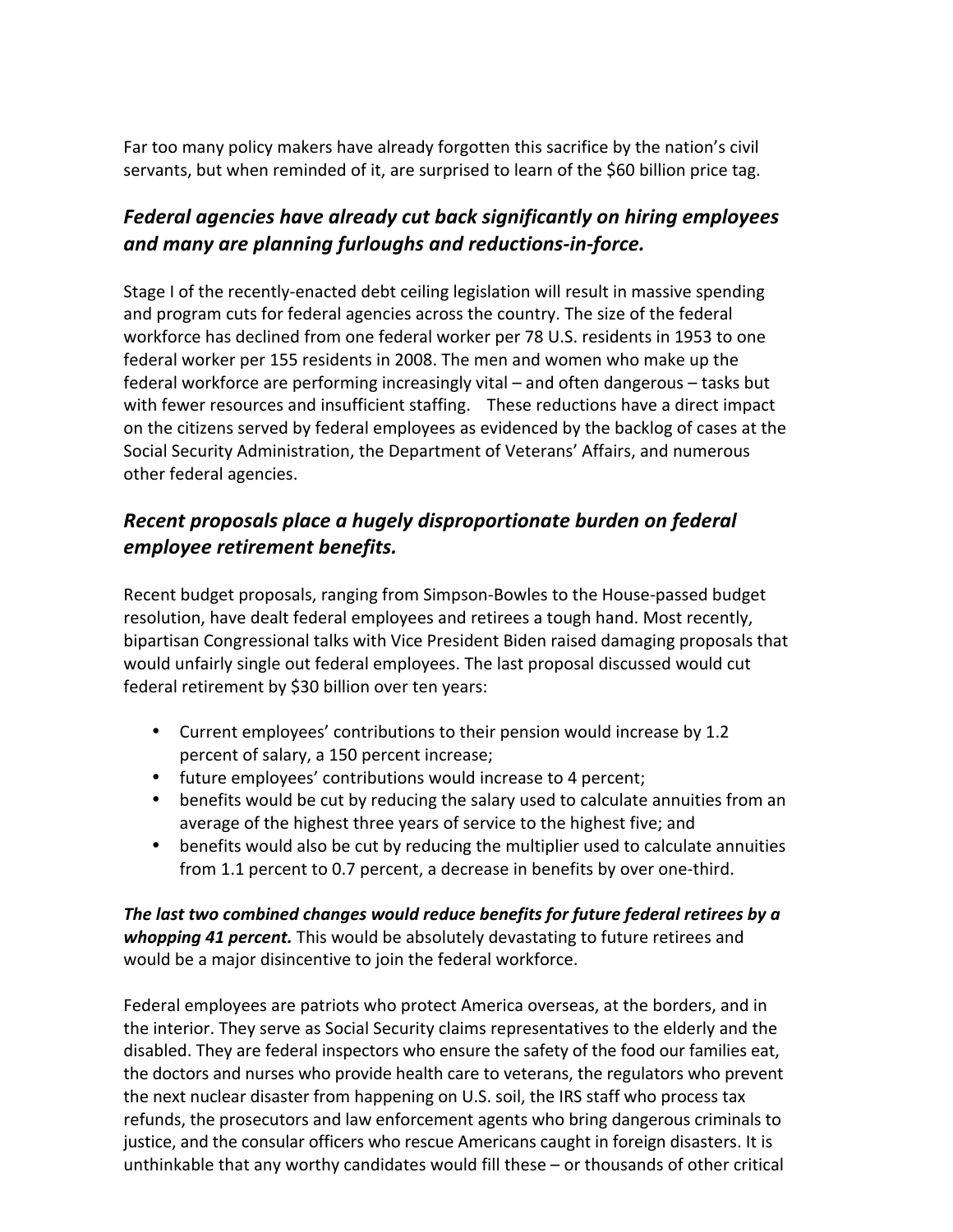positions – if they had to pay four times more into their pensions while working and get 41 percent less in benefits when they retire.

#### *Federal'employee'retirement'already'lags'behind'private'sector'plans.*

The Social Security Administration's Office of Policy conducted a comprehensive study comparing the Federal Employees Retirement System (FERS) and private sector retirement benefits. The study concluded that private sector employees have more generous retirement plans, receiving 47.3 percent of a retiree's final salary while FERS employees receive only 36 percent. This is too wide a gap and it will widen further if any of the proposed cuts to federal retirement are enacted.

While federal and postal employees have always made contributions from their salary to their civil service pensions, Bureau of Labor Statistics data show that 96 percent of all employers with a defined benefit pension require no employee contribution at all.

Increasing the employee contribution to the pension without any corresponding increase in benefits represents a selective payroll tax increase on the income of federal workers, and would be a violation of the President's campaign pledge not to raise any taxes on those earning less than \$250,000. Without a doubt, the proposed increase in federal employee pension contributions is a payroll tax increase as surely as any payroll tax increase to Social Security would be.

## Federal employees and retirees have already endured large health *insurance'premium'increases.*

Over the past decade, federal employees and retirees have endured large increases in their health care premiums every year. In 2010, the enrollee portion of the Federal Employees Health Benefits Program (FEHBP) premium increased, on average, almost nine percent. In 2009, it was 13 percent. Last year, nearly four million enrollees in the largest plan, Blue Cross Blue Shield, paid increases of 12-15 percent.

Yet proposals have circulated which favor changing FEHBP into a defined contribution, or "voucher" plan in which enrollees would be given a lump sum to shop for health insurance. The final Simpson-Bowles report proposed a pilot project for a "defined" contribution premium support plan" that drew from an earlier proposal by the House Budget Committee, limiting enrollees to a fixed subsidy that would grow by no more than the Gross Domestic Product (GDP) plus one percent each year.

Right now the government, as the employer, pays an average of 70 percent of the premium with enrollees paying the rest. Premium support plans and vouchers tied to GDP, not medical inflation, would simply shift the cost of health insurance onto the backs of federal employees and retirees. Program enrollees would see their premium contribution grow from 30 percent to 43 percent – an increase of  $$2,850 - by 2020$ .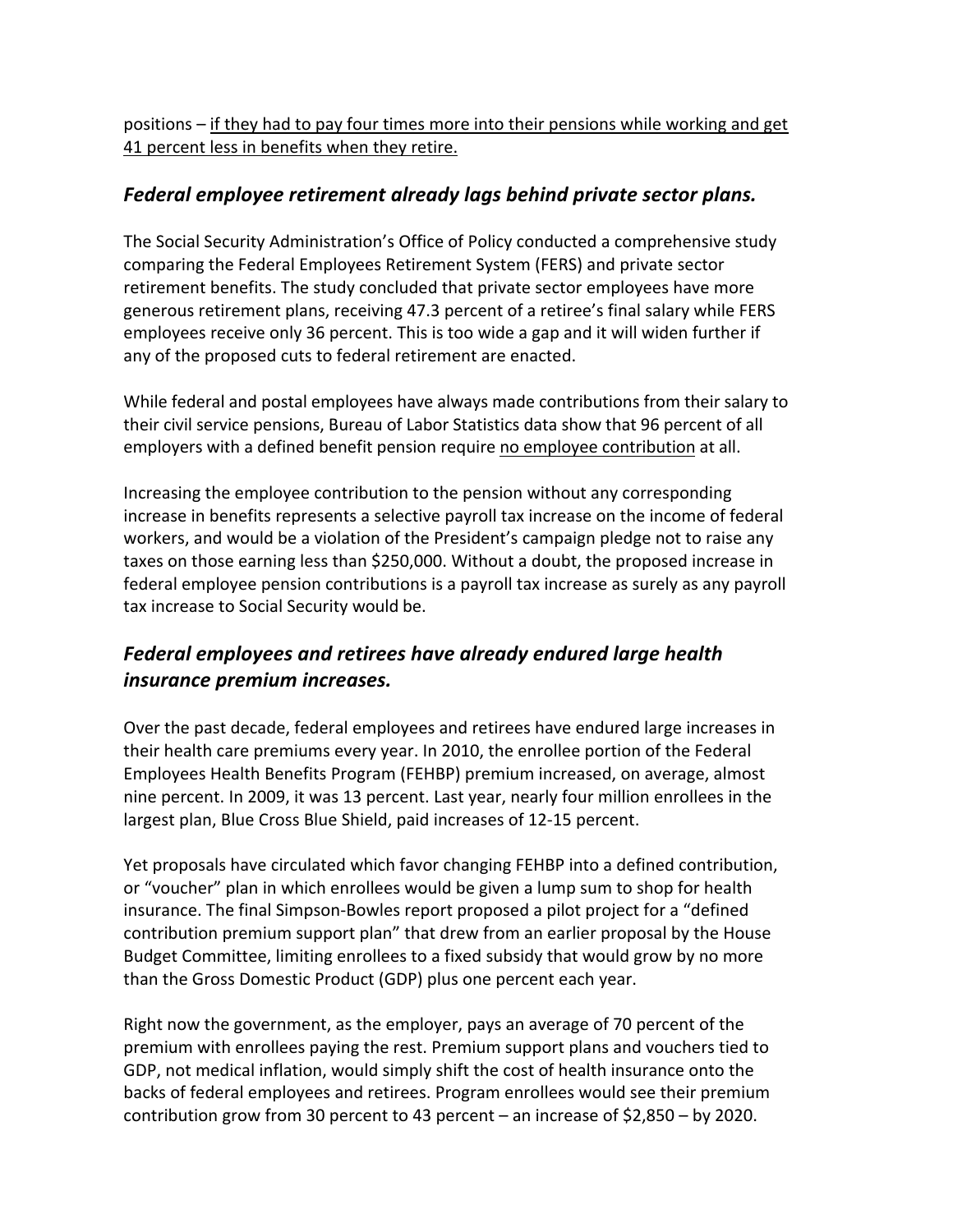Changing the rules on health insurance premiums paid by FEHBP enrollees, especially retirees living on fixed incomes, is wrong. While some private sector companies have reneged on their commitment to health insurance and other employee benefits, the federal government has not, and should not.

The Administration's FY 2012 budget estimated that streamlining the process for prescription drug acquisition in FEHBP would save \$69 million in FY 2012, and more than \$1.76 billion over ten years. Areas like this should be examined before any consideration is given to further increasing health care costs for FEHBP enrollees.

More than anyone, our nation's civil servants understand the constraints of the federal budget. They are already doing their part to lower government costs. During these tough economic times when citizens are demanding more from the federal government, America cannot afford a second-class civil service. The undersigned organizations urge you to reject any further cuts to the compensation of federal employees and retirees in your submission to the Joint Committee. Thank you for your time and attention to our views.

Sincerely,

American Federation of Government Employees American Federation of State, County and Municipal Employees American Foreign Service Association American Postal Workers Union Federally Employed Women FAA Managers Association Federal Managers Association International Association of Fire Fighters International Association of Machinists and Aerospace Workers International Federation of Professional and Technical Engineers National Active and Retired Federal Employees Association National Air Traffic Controllers Association National Association of Assistant United States Attorneys National Association of Federal Veterinarians National Association of Government Employees National Association of Letter Carriers National Association of Postal Supervisors National Association of Postmasters of the United States National Council of Social Security Management Associations National Federation of Federal Employees National League of Postmasters National Postal Mail Handlers Union National Rural Letter Carriers Association National Treasury Employees Union Organization of Professional Employees at the U.S. Dept. of Agriculture Professional Aviation Safety Specialists Professional Managers Association Senior Executives Association